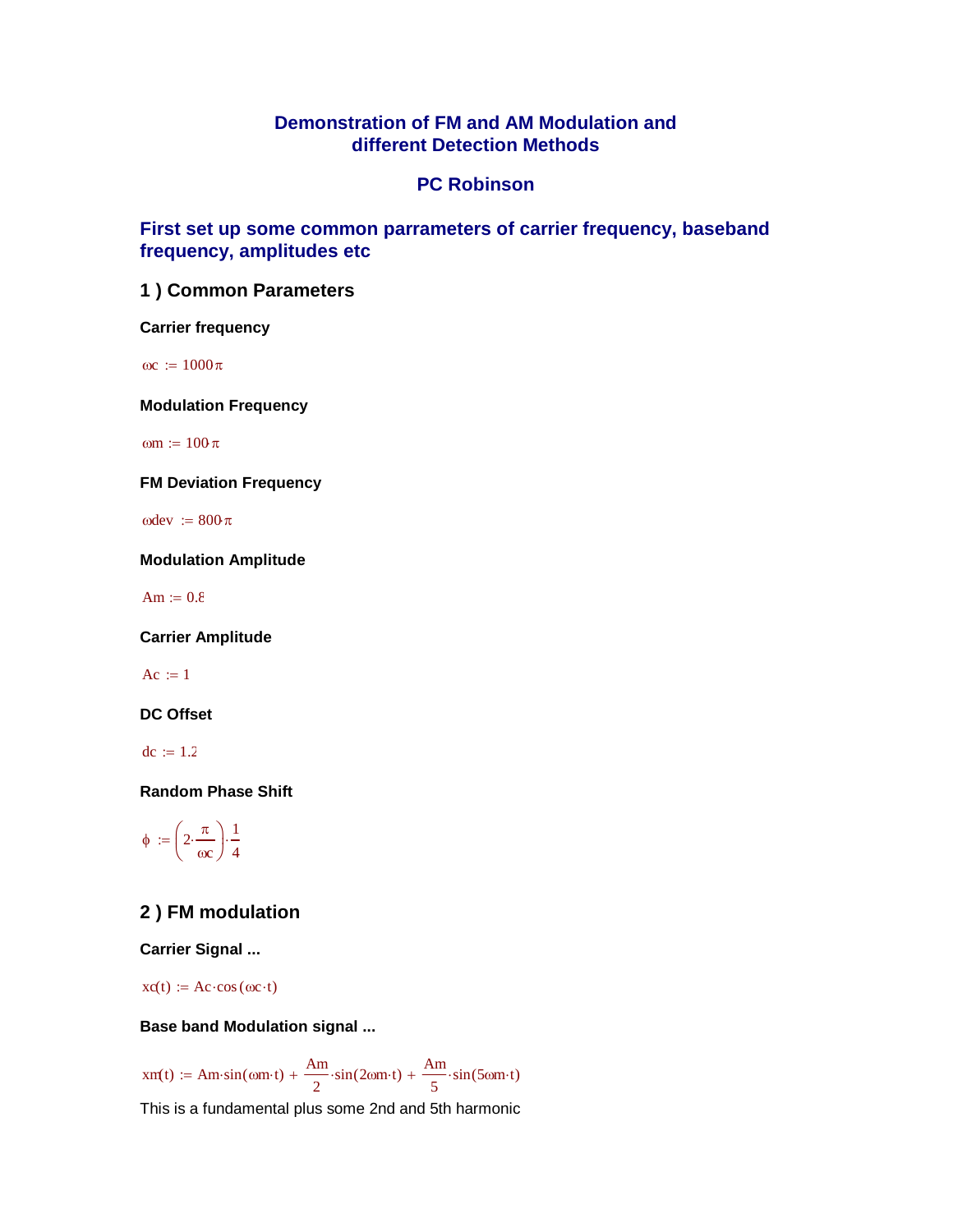**FM Deviation ...**

$$
\Delta\left(t\right)\coloneqq\omega dev\cdot\int_{0}^{t}x\text{m}(\tau)\ d\tau
$$

**FM Signal ...**

 $yfm(t) := Ac \cdot cos(\omega c \cdot t + \Delta(t))$ 

### **Modulation factor ...**

 $h := \frac{\omega dev}{\omega}$ m  $:=$  $h = 8$ 

# **3 ) AM modulation**

**AM Signal (same base band signal as FM) ...**

 $\text{yam}(t) := \text{xc}(t) \cdot (dc + \text{xm}(t))$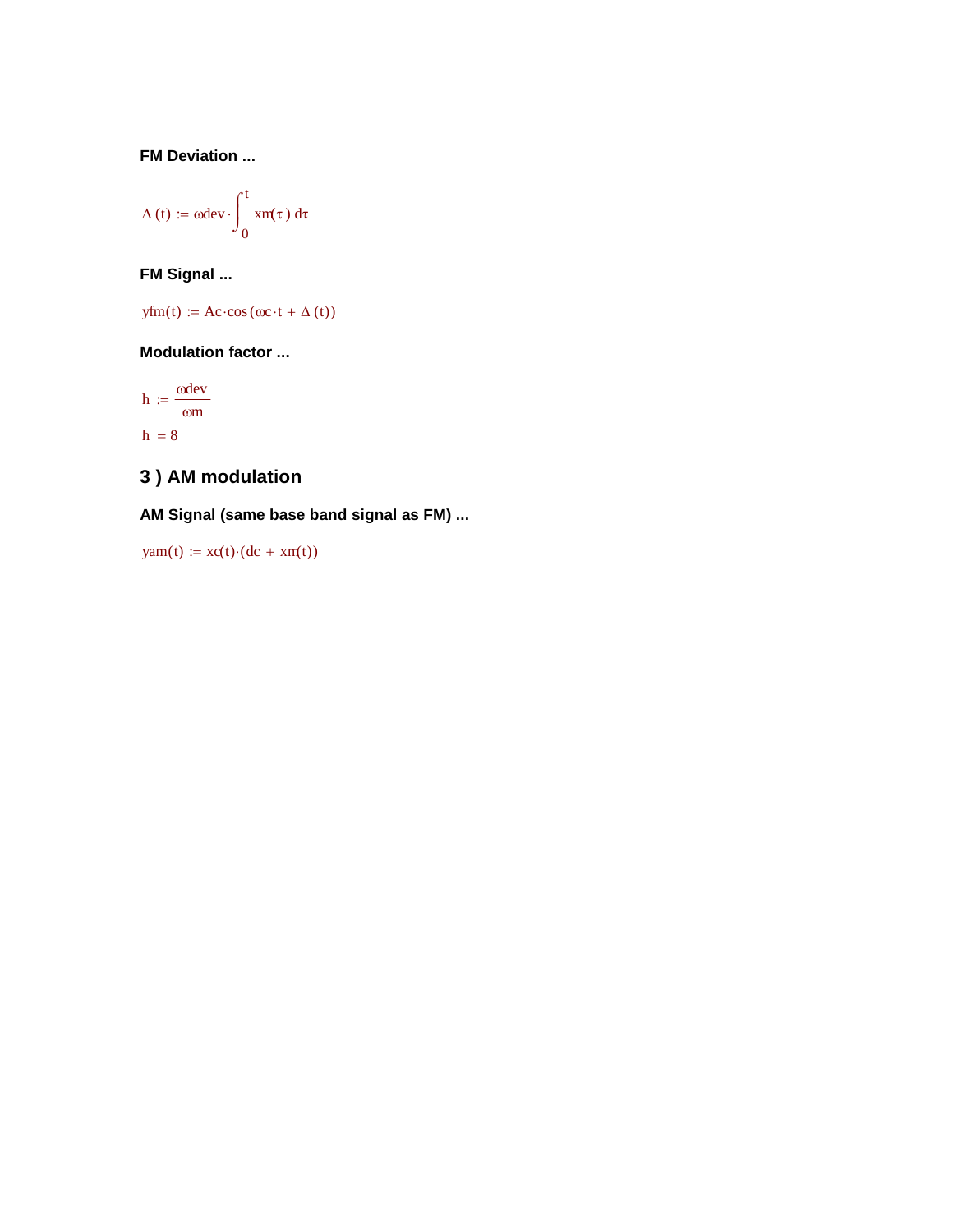**Plot the signals ...**



 **Fig 1 : Carrier (red) signal plus Modulation signal (blue)**



**Fig 2 : FM signal (red) plus Modulation signal (blue)**



**Fig 3 : AM signal (red) plus Modulation signal envelop (blue)**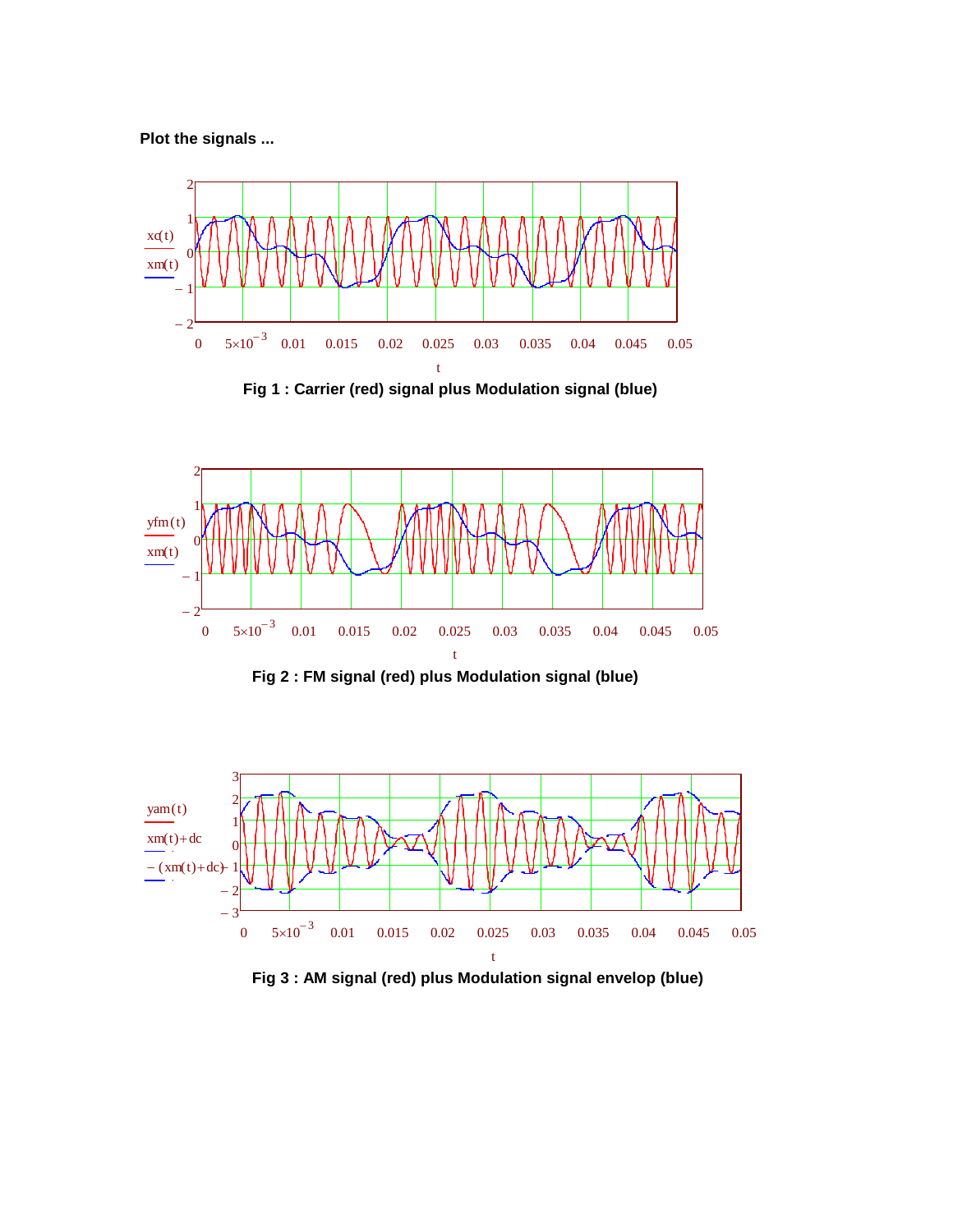### **4 ) AM Detection**

 $ydet\_am(t) := yam(t) \cdot xc(t)$ 

### **a) Synchronous Detection, Multiply AM signal by an inphase local carrier ...**



**Fig 4 : Detected AM signal (red) plus Modulation signal envelop (blue), Sync Detection**

**Note almost perfect detection using synchronous detection with zero phase offset, now add some random phase shift ...**



**Fig 5 : Illustrating phase shift between the carrier (blue) and AM signal (red)**

**b) Now synchronously detect with phase shift ...**





**Fig 6 : Detected AM signal (red) plus Modulation signal envelop (blue), Sync Detection with phase offset**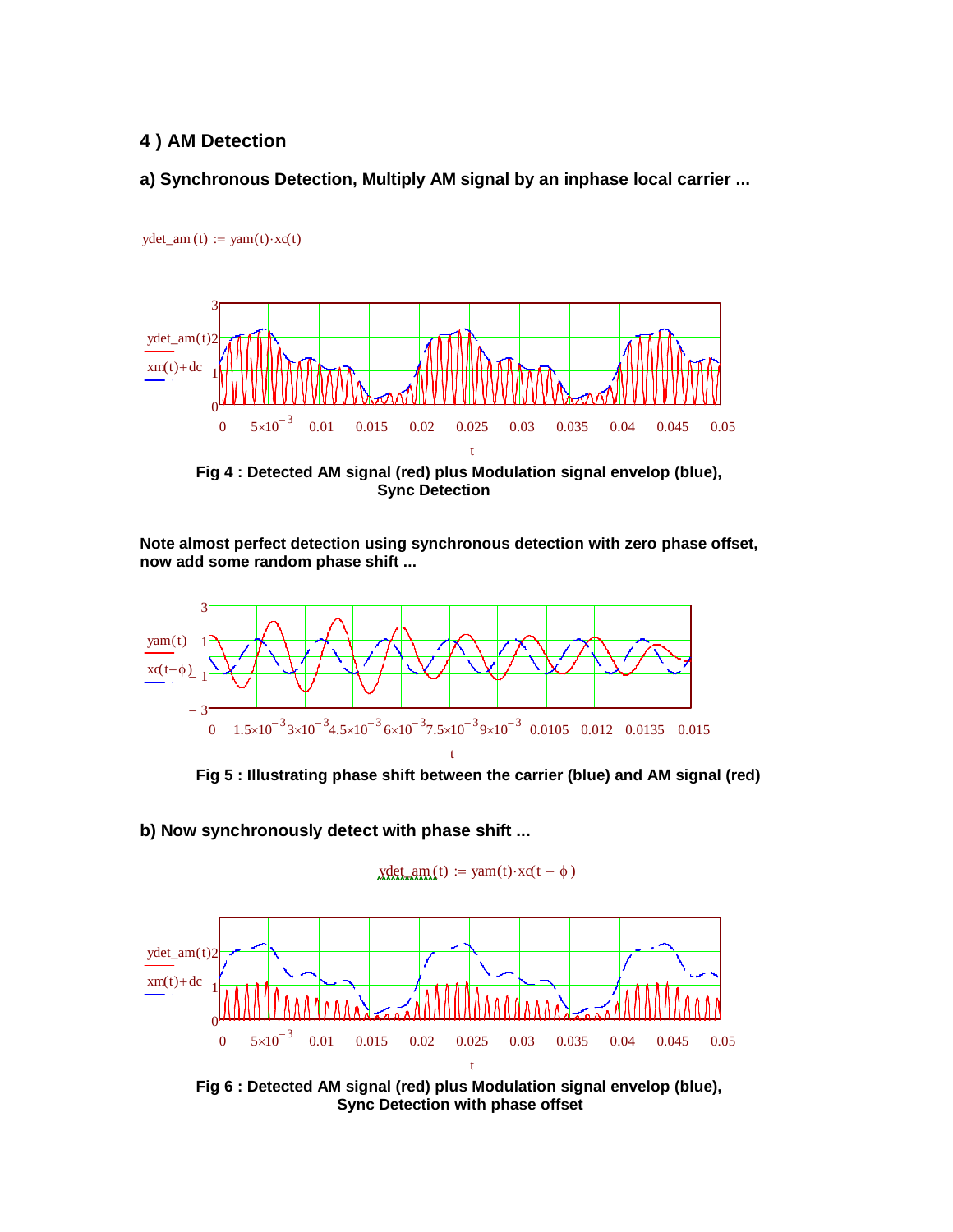**Note detected signal is much attenuated. If the phase offset was 90 deg, there would be zero detected signal**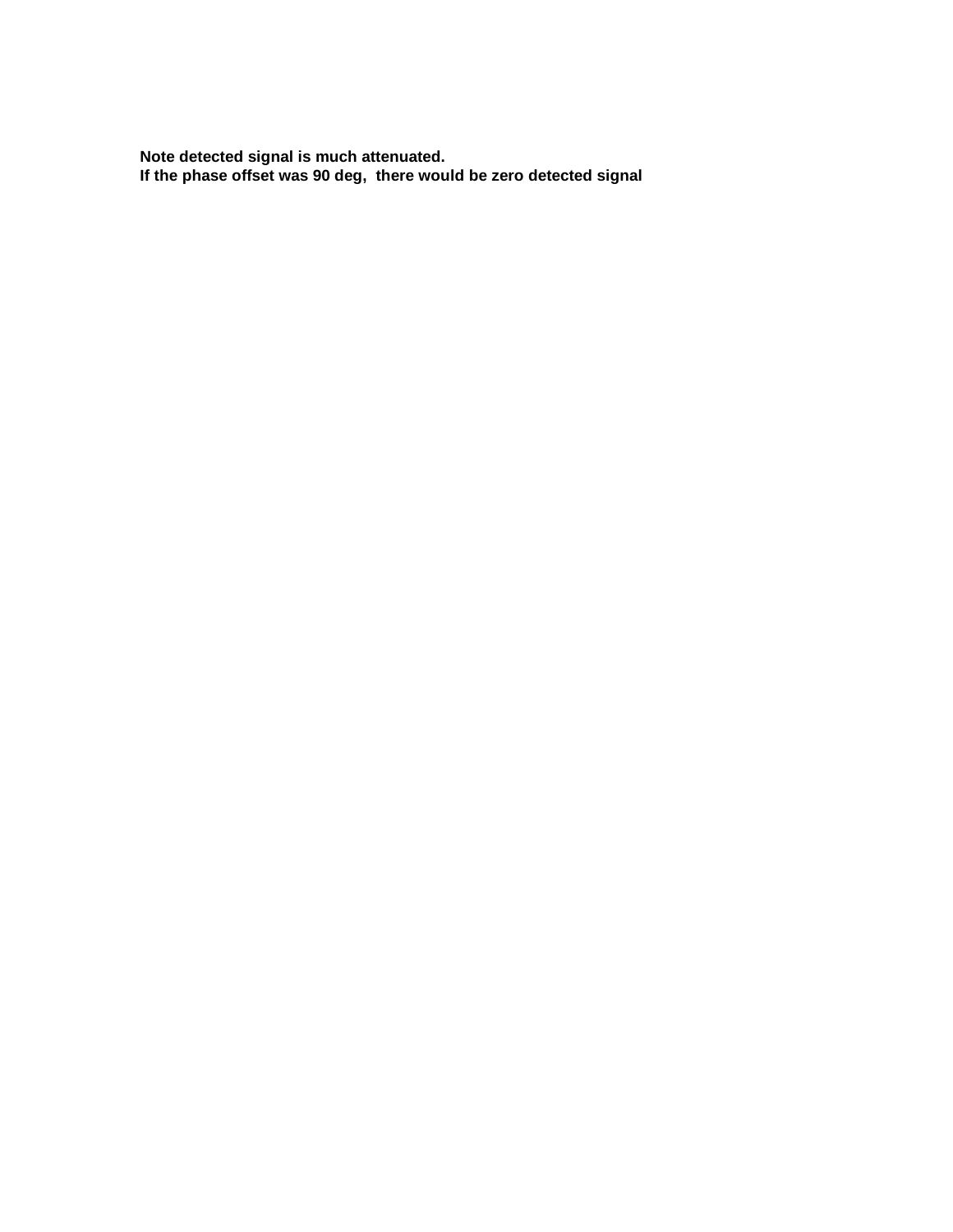## **c ) Envelope detection with a square law detector**



**Fig 7 : Detected AM signal plus Modulation signal envelop, Square law detector**



## **c ) Envelope detection with an exponential law detector (ie Diode)**

**Fig 8 : Detected AM signal (red) plus Modulation signal envelop (blue) Diode detector**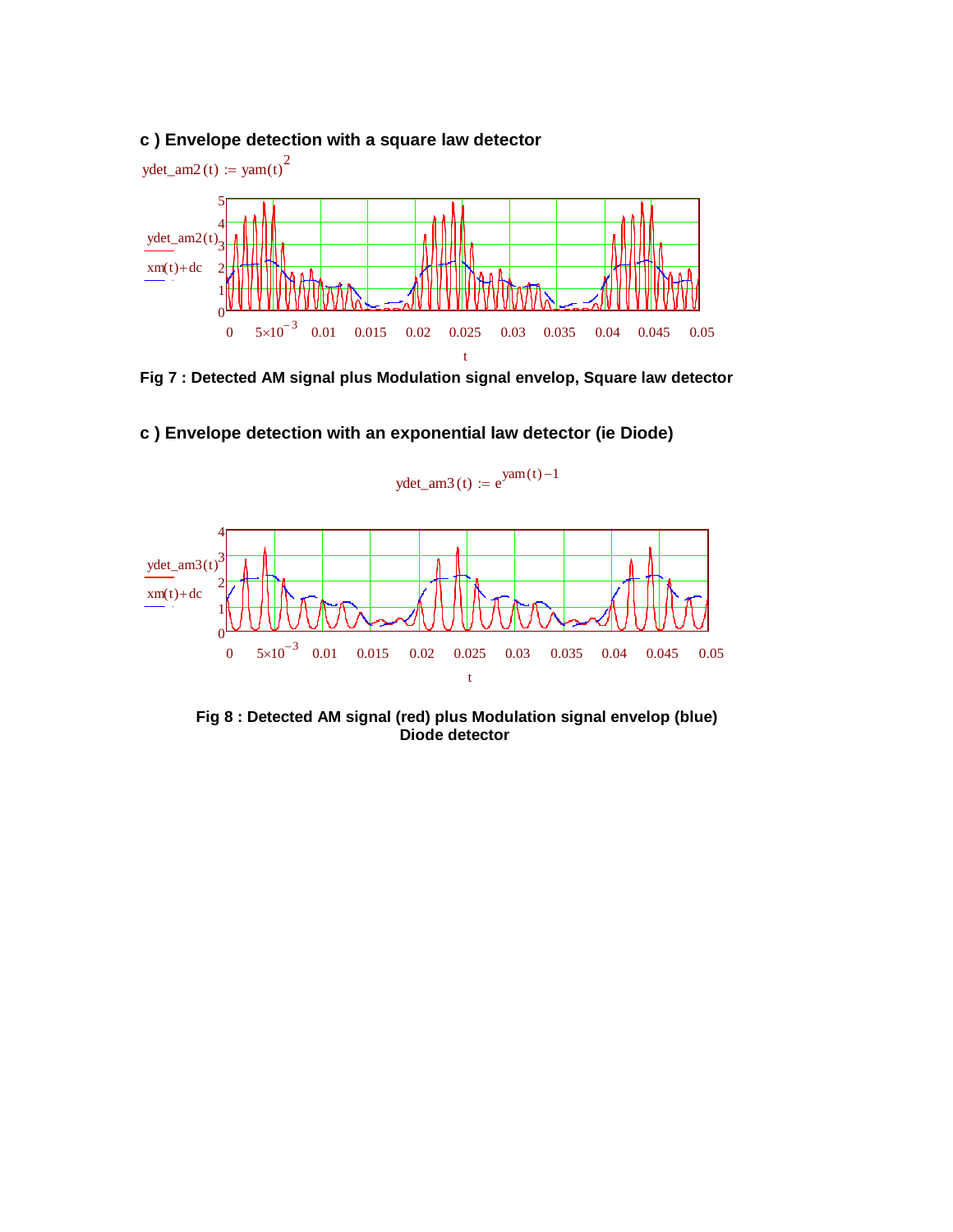#### **5 ) FM Detection**

**a ) FM detection by differentiating the FM signal and then use a square law envelope detector**



**Fig 9 : Detected FM signal (red) plus Modulation signal envelop (blue), diferentiator followed by a square law detector**

**b ) FM detection by differentiating the FM signal and then use an exponential law envelope detector**



**Fig 10 : Detected FM signal (red) plus Modulation signal envelop (blue), diferentiator followed by a diode detector**